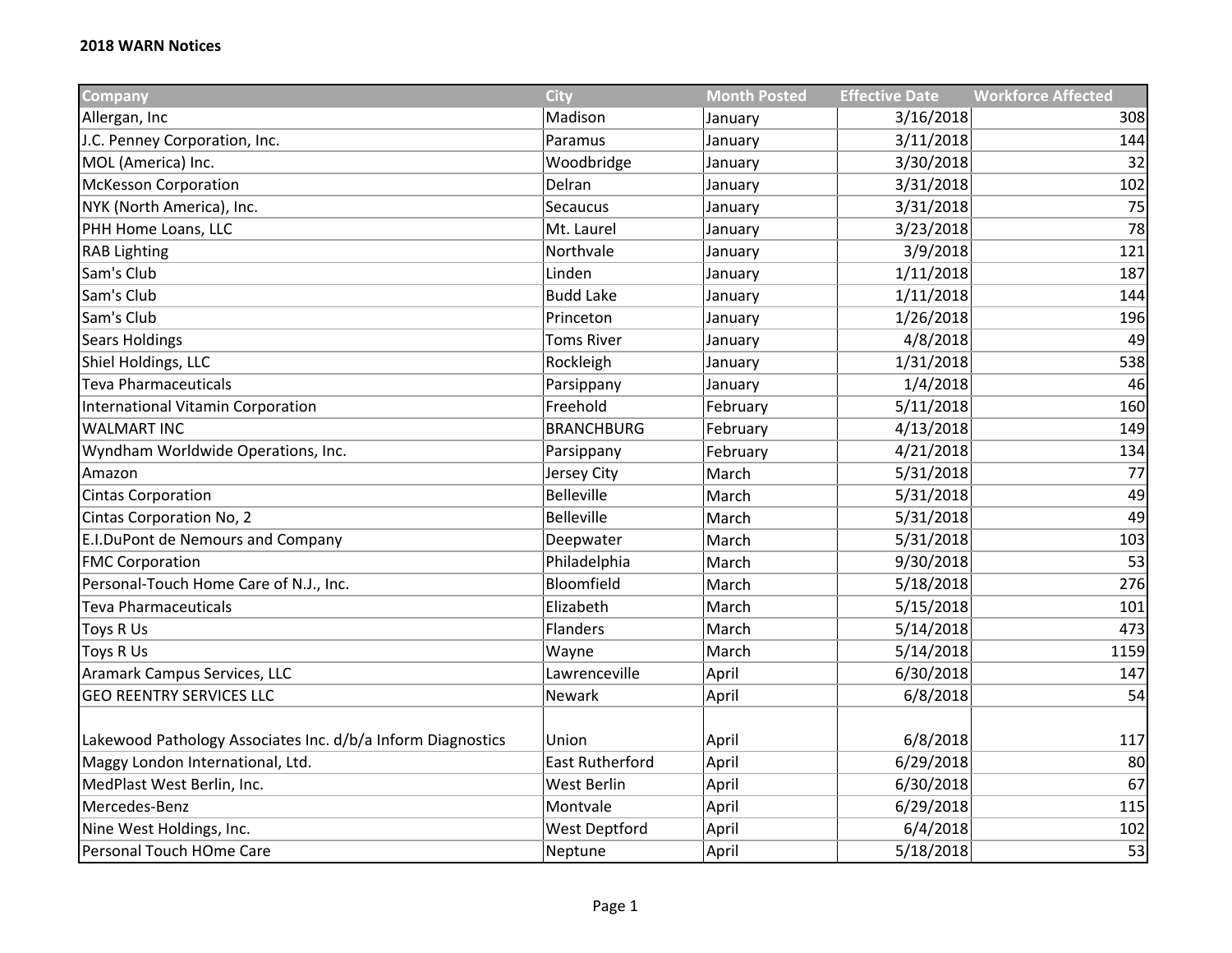| <b>Company</b>                             | <b>City</b>            | <b>Month Posted</b> | <b>Effective Date</b> | <b>Workforce Affected</b> |
|--------------------------------------------|------------------------|---------------------|-----------------------|---------------------------|
| Personal Touch Home Care                   | Roselle Park           | April               | 5/18/2018             | 100                       |
| Personal Touch Home Care of NJ             | <b>Union City</b>      | April               | 5/18/2018             | 28                        |
| <b>West-Ward Pharmacueticals Corp</b>      | Eatontown              | April               | 7/2/2018              | 38                        |
| Apple Inc.                                 | <b>Atlantic City</b>   | May                 | 7/25/2018             | 52                        |
| <b>Exelon Generation Company, LLC</b>      | <b>Forked River</b>    | May                 | 6/22/2018             | 84                        |
| Mimeo.com, Inc.                            | Newark                 | May                 | 7/7/2018              | 116                       |
| Tahari ASL LLC                             | Millburn               | May                 | 7/30/2018             | 101                       |
| <b>Tory Burch LLC</b>                      | Jamesburg              | May                 | 7/31/2018             | 64                        |
| Aramark                                    | Plainfield             | June                | 6/29/2018             | 13                        |
| <b>Crestron Electronics</b>                | Rockleigh              | June                | 2/2/2019              | 50                        |
| JP Morgan Chase & Company                  | Jersey City            | June                | 8/12/2018             | 58                        |
| Kmart                                      | Clifton                | June                | 9/2/2018              | 103                       |
| Lawns Etc.                                 | Wildwood               | June                | 12/31/2017            | $\mathbf{1}$              |
| Majestic Rehabilitation and Nursing Center | Jersey City            | June                | 9/5/2018              | 166                       |
| Preferred Display, Inc.                    | Clifton                | June                | 8/30/2018             | 75                        |
| <b>Restaurant Associates</b>               | <b>East Rutherford</b> | June                | 7/31/2018             | 73                        |
| <b>TE Connectivity</b>                     | <b>Budd Lake</b>       | June                | 8/31/2018             | 43                        |
| Toys                                       | Wayne                  | June                | 8/15/2018             | 184                       |
| <b>HMS Host</b>                            | Trenton                | July                | 9/14/2018             | 287                       |
|                                            |                        |                     |                       |                           |
| Natirar Resort Development, LLC            | Peapack & Gladstone    | July                | 9/30/2018             | 160                       |
| Toys                                       | Wayne                  | July                | 8/15/2018             | 212                       |
| Van Dyk Health Care, Inc.                  | Ridgewood              | July                | 9/12/2018             | 216                       |
| hikma                                      | Eatontown              | July                | 9/21/2018             | 78                        |
| Nestle Waters North Ameriaca, Inc.         | Kearny                 | August              | 10/1/2018             | 175                       |
| Sears Auto Center                          | Mays Landing           | August              | 11/25/2018            | 12                        |
| Sears, Roebuck and Co.                     | Mays Landing           | August              | 11/25/2018            | 51                        |
| <b>ABM Aviation</b>                        | Newark                 | September           | 11/1/2018             | 821                       |
| Lord & Taylor                              | Eatontown              | September           | 1/31/2019             | 124                       |
| Seaview Dolce Hotel                        | Galloway               | September           | 11/26/2018            | 229                       |
| Agfa Corporation                           | Somerville             | October             | 12/26/2018            | 125                       |
| NSC National Wholesale Liquidators         | Lodi                   | October             | 1/1/2019              | 152                       |
| Sears Auto Store 06494                     | Deptford               | October             | 12/31/2018            | 10                        |
| Sears, Roebuck and Company                 | Deptford               | October             | 12/31/2018            | 77                        |